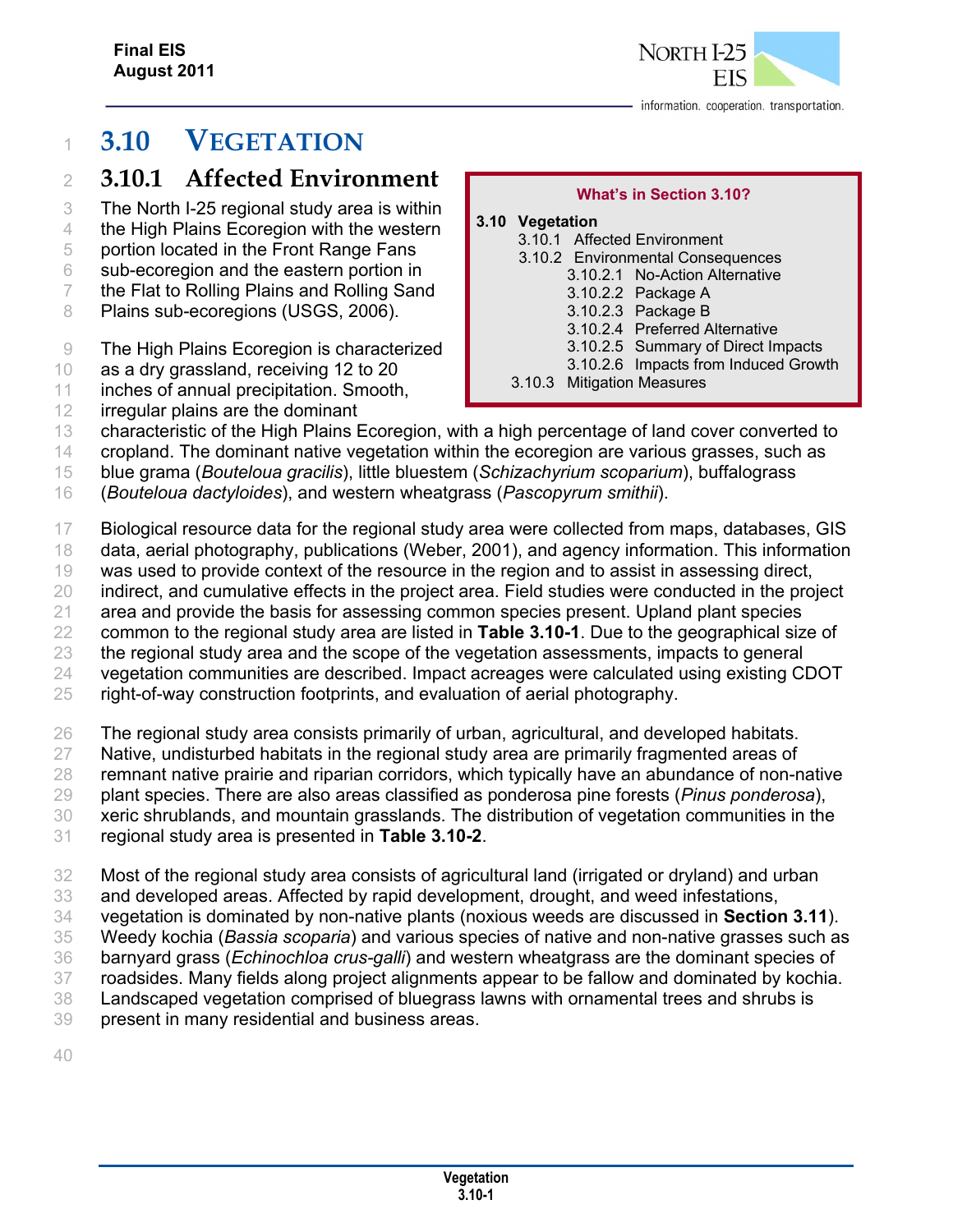

## 1 **Table 3.10-1 Common Plant Species of the North I-25 Regional Study Area**

| <b>Common Name</b>                                                                     | <b>Scientific Name</b>              | <b>Native/Non-native</b> |  |
|----------------------------------------------------------------------------------------|-------------------------------------|--------------------------|--|
| <b>GRASSES AND GRASS-LIKES</b>                                                         |                                     |                          |  |
| Alkali sacaton                                                                         | Sporobolus airoides                 | <b>Native</b>            |  |
| Barnyard grass                                                                         | Echinochloa crus-galli              | Non-native               |  |
| Blue grama                                                                             | Bouteloua gracilis                  | <b>Native</b>            |  |
| <b>Bluegrass</b>                                                                       | Poa pratensis                       | Non-native               |  |
| <b>Buffalograss</b>                                                                    | Bouteloua dactyloides               | <b>Native</b>            |  |
| Cattail                                                                                | Typha angustifolia, T. latifolia    | <b>Native</b>            |  |
| Crested wheatgrass                                                                     | Agropyron cristatum                 | Non-native               |  |
| Needle and thread grass                                                                | Hesperostipa comata                 | <b>Native</b>            |  |
| Redtop                                                                                 | Agrostis gigantea                   | Non-native               |  |
| Rush                                                                                   | Juncus sp.                          | <b>Native</b>            |  |
| Saltgrass                                                                              | Distichlis spicata                  | <b>Native</b>            |  |
| Sedge                                                                                  | Carex sp.                           | <b>Native</b>            |  |
| Sideoats grama                                                                         | Bouteloua curtipendula              | <b>Native</b>            |  |
| Slender wheatgrass                                                                     | Elymus trachycaulus                 | <b>Native</b>            |  |
| Smooth brome                                                                           | <b>Bromus inermis</b>               | <b>Native</b>            |  |
| Western wheatgrass                                                                     | Agropyron smithii                   | <b>Native</b>            |  |
| Feather fingergrass                                                                    | Chloris virgata                     | Non-native               |  |
| FORBS (BROAD-LEAVED FLOWERING PLANTS)                                                  |                                     |                          |  |
| <b>Blueflax</b>                                                                        | Linum perenne                       | <b>Native</b>            |  |
| Canada thistle                                                                         | Cirsium arvense                     | Non-native               |  |
| Clover                                                                                 | Trifolium sp.                       | <b>Native</b>            |  |
| Common mullein                                                                         | Verbascum thapsus                   | Non-native               |  |
| Common sunflower                                                                       | <b>Helianthus annuus</b>            | <b>Native</b>            |  |
| Curly dock                                                                             | <b>Rumex crispus</b>                | Non-native               |  |
| Field bindweed                                                                         | Convolvulus arvensis                | Non-native               |  |
| Golden aster                                                                           | Heterotheca sp.                     | <b>Native</b>            |  |
| Kochia (burningbush)                                                                   | Bassia scoparia                     | Non-native               |  |
| Leafy spurge                                                                           | Euphorbia esula                     | Non-native               |  |
| Prostrate pigweed                                                                      | Amaranthus albus                    | Non-native               |  |
| Prickly lettuce                                                                        | Lactuca serriola                    | Non-native               |  |
| Puncture vine                                                                          | Tribulus terrestris                 | Non-native               |  |
| Scotch thistle                                                                         | Onopordum acanthium                 | Non-native               |  |
| Little sunflower                                                                       | <b>Helianthus pumilus</b>           | <b>Native</b>            |  |
| Yellow sweetclover                                                                     | Melilotus officinalis               | Non-native               |  |
| <b>SHRUBS</b>                                                                          |                                     |                          |  |
| Sandbar willow                                                                         | Salix exigua                        | <b>Native</b>            |  |
| Tamarisk                                                                               | Tamarix sp.                         | Non-native               |  |
| <b>TREES</b>                                                                           |                                     |                          |  |
| Chinese elm                                                                            | Ulmus pumila                        | Non-native               |  |
| Plains cottonwood                                                                      | Populus deltoides subsp. monilifera | <b>Native</b>            |  |
| Russian olive                                                                          | Elaeagnus angustifolia              | Non-native               |  |
| Source: Nomenclature follows USDA Plants database, accessed at http://plants.usda.gov. |                                     |                          |  |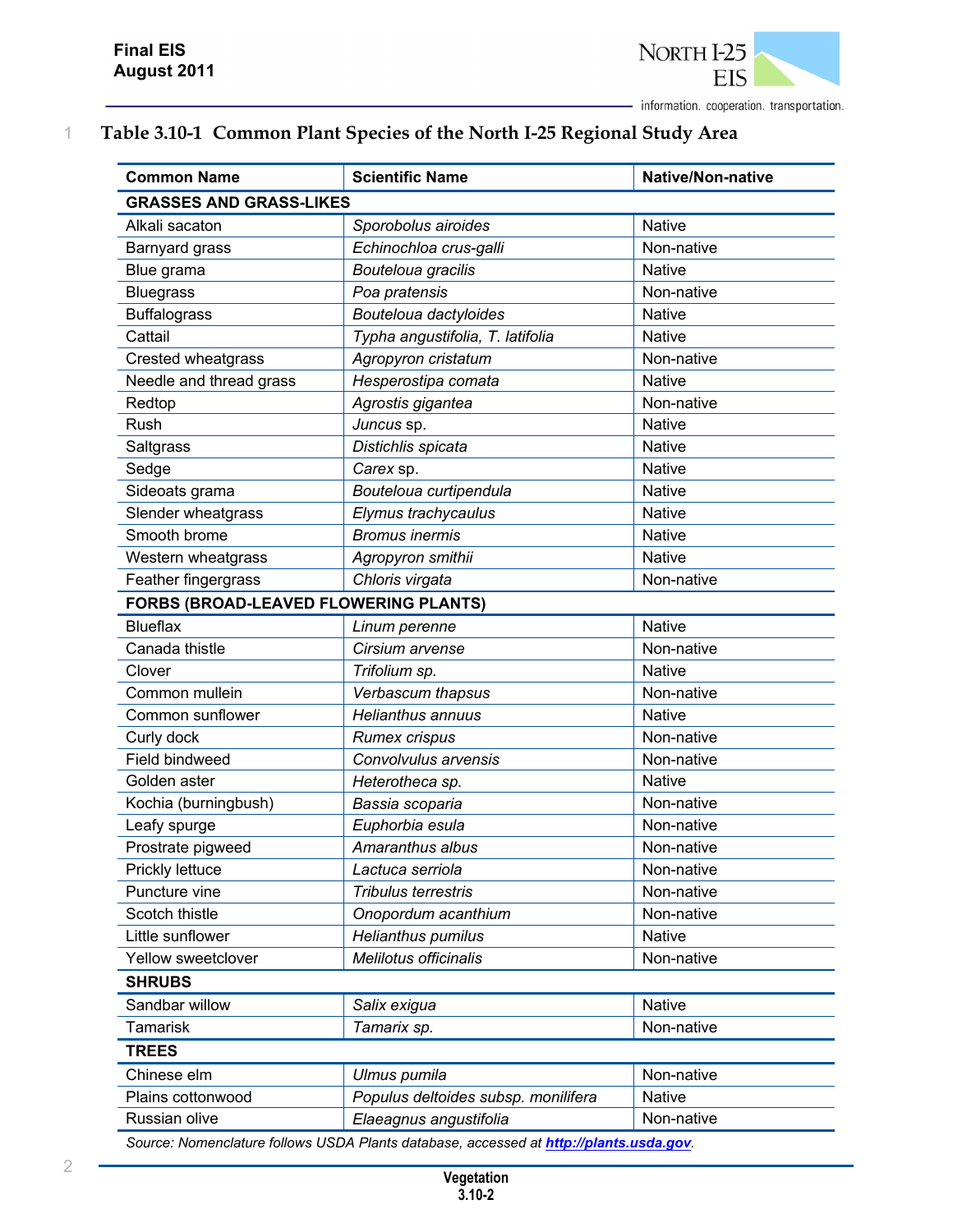

| County            | <b>Primary Upland Vegetation Types</b>                                                                          | <b>Primary Riparian Areas</b>                                 |
|-------------------|-----------------------------------------------------------------------------------------------------------------|---------------------------------------------------------------|
| Adams             | Urban                                                                                                           | Clear Creek                                                   |
| <b>Broomfield</b> | Urban, some irrigated and dryland agriculture                                                                   | None                                                          |
| <b>Boulder</b>    | Mostly urban, irrigated agriculture, and native<br>prairie; ponderosa pine, foothills and mountain<br>grassland | None                                                          |
| Denver            | Urban                                                                                                           | South Platte River                                            |
| Larimer           | Urban, some irrigated and dryland agriculture                                                                   | Cache la Poudre, Big Thompson<br>River, Little Thompson River |
| Weld              | Urban, some irrigated and dryland agriculture                                                                   | Big Thompson River, South Platte<br>River, St. Vrain Creek    |

#### 1 **Table 3.10-2 Distribution of Vegetation Types**

2 Narrow bands of riparian vegetation are present along many streams and some irrigation

3 canals. Wetlands also occur in many areas and the vegetation that exists in these areas is

4 described in further detail in **Section 3.8** *Wetlands*. Common trees along fence lines and

5 upper riparian areas are native plains cottonwood (*Populus deltoides*) as well as non-native

6 Chinese elm (*Ulmus pumila*) and Russian olive (*Elaeagnus angustifolia*). Wetland species

7 typically include native sandbar willow (*Salix exigua*), cattail (*Typha sp.*), sedges (*Carex sp.*),

8 and rushes (*Juncus sp.*), as well as non-native redtop (*Agrostis stolonifera*), and curly dock 9 (*Rumex crispus*).

10 The following descriptions of vegetation types were primarily derived from the Colorado

11 Natural Diversity Information Source (NDIS) data (CDOW, 2001), combined with field

12 observations.

13 **Urban.** These areas are characterized by high density commercial or high density residential 14 development. Urban environments generally lack natural vegetative habitats, and vegetation

15 present in these areas is comprised of landscaped and cultivated plants.

16 **Dryland/Irrigated Agriculture.** These areas are characterized by row crops, irrigated pasture 17 and hay fields, and dry farm crops.

 **Native Prairie.** Prairie habitat is dominated by grasses and forbs such as crested wheatgrass (*Agropyron cristatum*), buffalograss, sideoats grama (*Bouteloua curtipendula*), blueflax (*Linum perenne*), and golden aster (*Heterotheca sp.*). Prairie habitat in eastern Colorado is a valuable resource for wildlife, and is home to several endangered species of plants and animals (see **Section 3.12** *Wildlife* and **Section 3.13** *Threatened, Endangered, and State Sensitive Species* 23 for further discussion). Two such endangered plant species are the Colorado butterfly plant (*Gaura neomexicana* subsp. *coloradensis*) and Ute ladies'-tresses orchid (*Spiranthes diluvialis*). Much of this habitat has been converted to agricultural land or has been converted 26 to residential and commercial areas. Native prairie habitat within the regional study area is fragmented and sparse.

28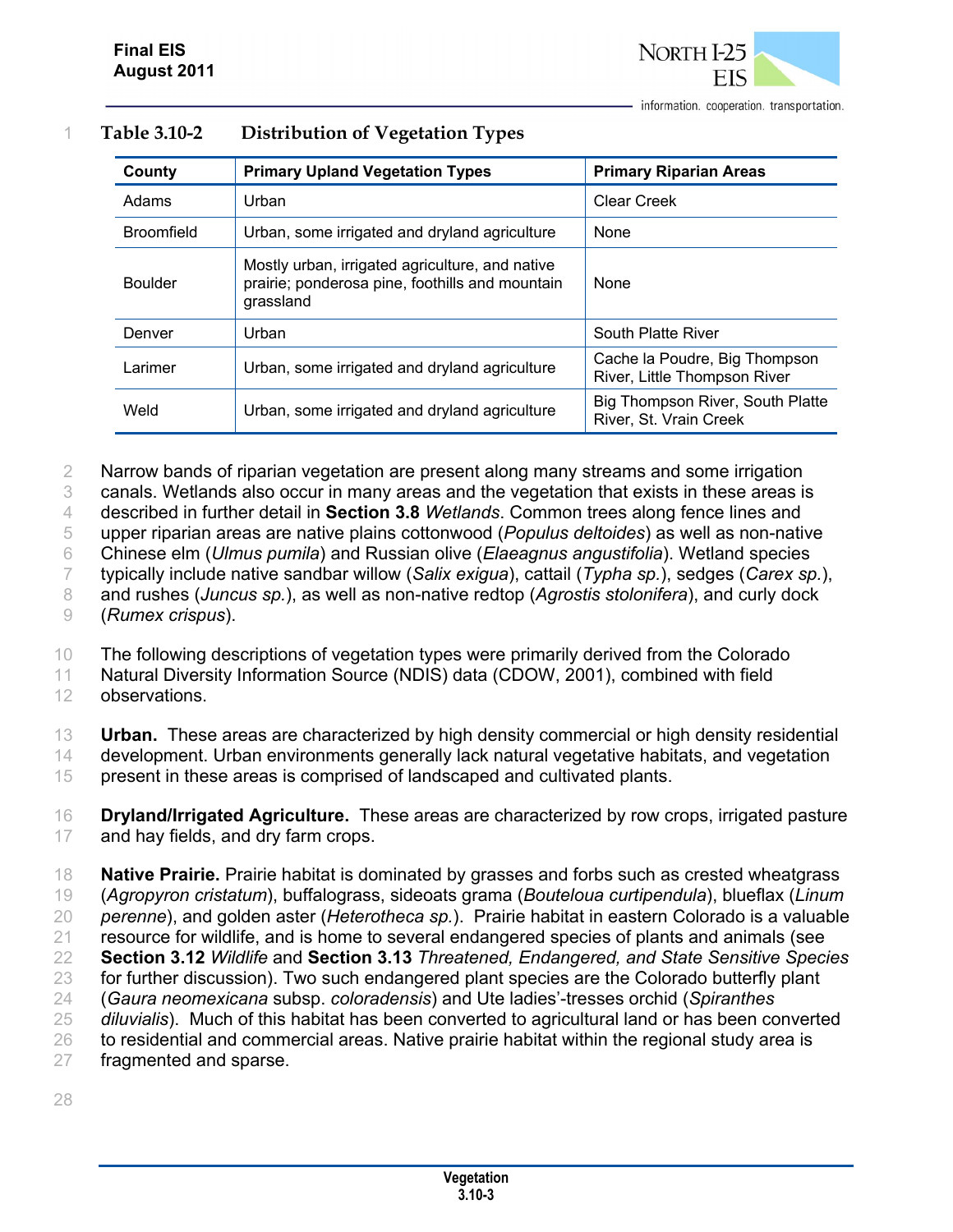

- **Ponderosa Pine.** Stands of Ponderosa pine are found along the western edge of the regional
- study area, and provide various important ecological functions. Ponderosa pines are a
- valuable food resource to a variety of animals and provide shelter. Grasses like slender
- wheatgrass (*Elymus trachycaulus*), needle and thread (*Hesperostipa comata*), and other
- wildflower species cover the floor of these forests.
- **Mountain Grassland.** Mountain grasslands exist along the western edge of the regional study
- area along the Front Range and are dominated by native grasses such as western wheatgrass
- 8 and blue grama. Mountain grasslands provide important habitat for grazing and serve as
- movement corridors for mountain wildlife.

 **Riparian Woodland.** Riparian habitats are those areas associated with streams and other water bodies that have distinctly different vegetation due to the presence of surface water or groundwater. Riparian habitat supports a higher diversity of resident wildlife than any other habitat in the Front Range and many of the species that occur exclusively inhabit wetlands or riparian environments. Riparian habitats provide various important ecological functions for resident and migratory wildlife species, such as nesting opportunities and travel corridors for populations of breeding and migratory avian species. Riparian corridors also link wildlife populations in areas of high quality habitat, allowing movement through the urban environment. Amphibians and many reptile species occur most frequently in riparian habitats and corridors as well. Representative species include plains cottonwood, sandbar willow, cattail, and various rushes and sedges.

## **3.10.2 Environmental Consequences**

 This section addresses vegetation communities along North I-25 that could be affected by the No-Action Alternative or build packages. Native vegetation and riparian habitat along streambanks are protected under conditions of the Senate Bill (SB) 40 permit, regulated by the Colorado Division of Wildlife (CDOW). Special concern species that are listed as federally 26 threatened and endangered are regulated by the US Fish and Wildlife Service (USFWS) and are documented in **Section 3.13** *Threatened, Endangered, and State Sensitive Species* of special concern in the State of Colorado are listed in a database maintained by the Colorado Natural Heritage Program at Colorado State University (CDOW, 2001). Coordination with the USFWS would be necessary if any species of special concern were identified within the project area.

 Because of the large geographical size of the regional study area and the scope of the vegetation assessments, impacts to vegetation communities are generalized. To determine general vegetation impacts, GIS tools were employed to calculate the acres of NDIS defined vegetation communities located outside of CDOT existing right-of-way and inside of alternative construction footprints. To further clarify the extent of impacts, urban areas and bare ground were eliminated from impact acreages, and an average acreage was deducted from the total area of impacts to account for areas of existing impervious surface outside of CDOT right-of- way but within alternative construction footprints. The purpose of the impact assessment is to provide a repeatable method of comparative analysis between the alternatives.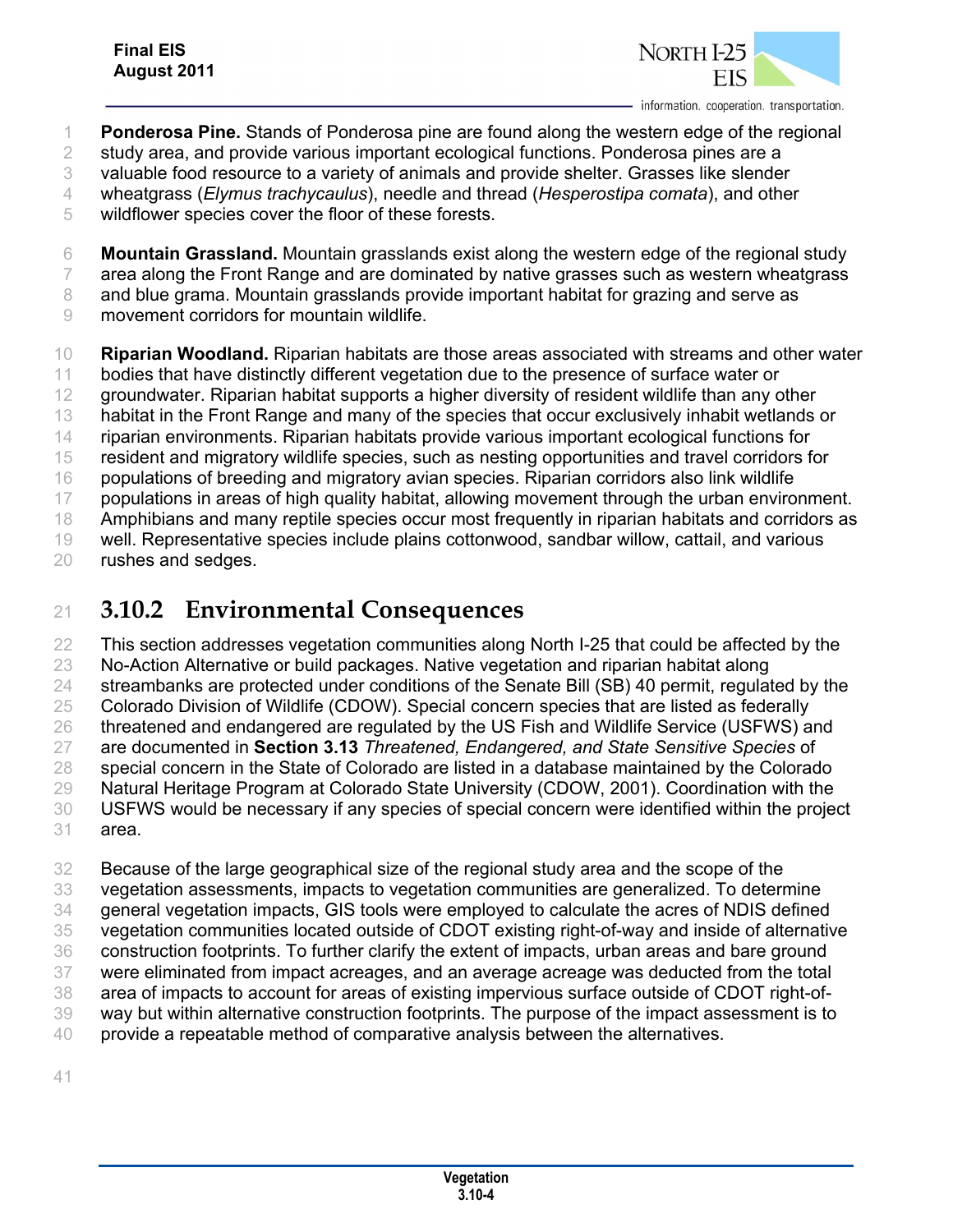

### **3.10.2.1 NO-ACTION ALTERNATIVE**

The No-Action Alternative includes major and minor structure rehabilitation, replacement or

rehabilitation of existing pavement, and minor safety modifications by 2030. These actions

would take place regardless of any proposed improvements. The No-Action Alternative is

described in detail in **Chapter 2** *Alternatives*.

The No-Action Alternative generally would have only a minimal effect on existing vegetation

resources. Existing conditions described in **Section 3.10.1** would continue. With increasing

 traffic volumes and continuing commercial and residential development in the project area, some effects to vegetation would be expected. Effects from existing or increasing development

on vegetation could include population fragmentation, reductions in riparian zones, and ground

11 and soil disturbance which could promote increased germination of noxious weed populations

(further discussed in **Section 3.11** *Noxious Weeds*).

### **3.10.2.2 PACKAGE A**

Package A includes safety improvements, construction of additional general purpose lanes on

I-25, structure upgrades, and the implementation of commuter rail and bus service. This

alternative is described in detail in **Chapter 2** *Alternatives*.

### *Safety Improvements*

Under Package A, improvements would occur between SH 1 and SH 14 (A-H1). Safety

improvements for Package A would generally affect agricultural and urban landscape vegetation

communities.

 **Direct Impacts** – Implementation of safety improvements between SH 1 and SH 14 (A-H1) would result in the removal of approximately 78 acres of vegetation in areas of irrigated and dryland pasture.

 **Indirect Impacts** – Soil disturbance from construction equipment could create favorable conditions for weedy species to establish. Other indirect impacts would include the reduction or elimination of upland tree and/or shrub buffers between areas of construction and vegetation areas adjacent to perennial and intermittent waterways. Buffers filter pollutants before they reach wetlands, streams, and lakes and also provide habitat for wildlife. Temporary impacts could include ground and soil disturbance allowing for potential germination and invasion of noxious weed species.

### *General Purpose Lanes*

 Under Package A, one additional northbound general purpose lane and one additional southbound general purpose lane would be constructed between SH 14 and SH 60 plus auxiliary lanes between Harmony Road and SH 60 (A-H2) and between SH 60 and E-470 (A-H3). Implementation of the general purpose lanes for Package A would generally affect riparian woodlands, emergent and scrub/shrub wetlands, and agricultural areas. Wetland

impacts are further discussed in **Section 3.8** *Wetlands*.

 **Direct Impacts –** Anticipated direct impacts from the development of general purpose and auxiliary lanes would include the removal of approximately 522 acres of riparian, woodland,

agricultural, and various wetland vegetation communities. Impacts would be expected from fill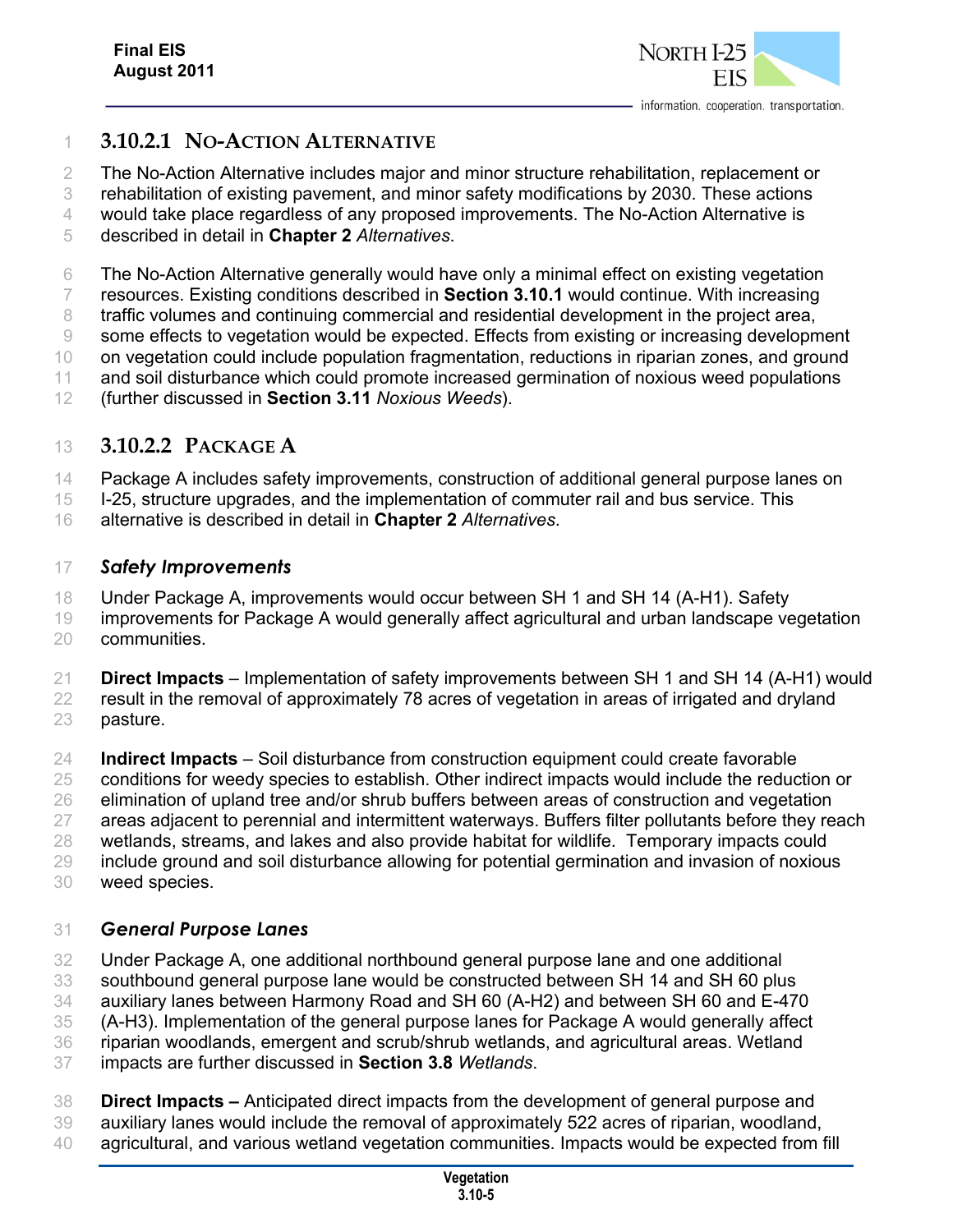

- placement during construction of transportation improvements and damage by construction
- equipment. These areas contain large trees along the roadside and various bodies of open
- water that lie within the alignment with associated emergent wetland habitat.
- **Indirect Impacts –** The addition of a highway lane on either side of the roadway would
- increase impervious surfaces, thereby increasing runoff and exposing the surrounding
- vegetation to higher levels of pollutants. Soil disturbance from construction equipment could
- also create favorable conditions for weedy species to establish. Other indirect impacts would
- include the reduction or elimination of upland tree and/or shrub buffers between the proposed
- roadway and vegetation areas adjacent to perennial and intermittent waterways. Buffers filter
- pollutants before they reach wetlands, streams, and lakes and also provide habitat for wildlife.

### *Structure Upgrades*

 Package A would provide structural upgrades between E-470 and US 36 (A-H4). Upgrades under Package A would generally affect agricultural vegetation communities.

**Direct Impacts –** Construction equipment and installation of upgrades would result in the

 removal of approximately 2 acres of vegetation in agricultural areas. Direct impacts could occur in the form of clearing and grading within the proximity of the structure being improved.

 **Indirect Impacts –** Soil disturbance from construction equipment could create favorable conditions for weedy species to establish. Other indirect impacts could include the reduction or elimination of upland tree and/or shrub buffers between areas of construction and vegetation areas adjacent to perennial and intermittent waterways. Buffers filter pollutants before they reach wetlands, streams, and lakes and also provide habitat for wildlife. Temporary impacts could include ground and soil disturbance allowing for potential germination and invasion of noxious weed species.

#### *Commuter Rail*

 Package A includes the construction of a double-tracked commuter rail line using the existing BNSF railroad track plus one new track from Fort Collins to downtown Longmont (A-T1). Also 27 included would be a new double-tracked commuter rail line that connects this point to the FasTracks North Metro end-of-line station in Thornton (A-T2). Commuter rail development would generally affect native prairie, and agricultural areas.

 **Direct Impacts –** Development of the proposed commuter rail would result in the removal of approximately 309 acres of vegetation in fragmented parcels of native prairie, some of which is inhabited by prairie dogs. Native and non-native grasses, along with several species of flowering plants, would be affected, although these areas contain a larger amount of non- native and weedy species due to past and present land use practices. Vegetation most affected along this component would be that of landscaped trees in developed residential areas and agricultural lands that lie within the alignment.

- **Indirect Impacts** Soil disturbance from construction equipment could also create favorable conditions for weedy species to establish. Other indirect impacts would include the reduction or elimination of upland tree and/or shrub buffers between the proposed alignment and vegetation areas adjacent to perennial and intermittent waterways and the potential
- introduction of weed species. Buffers filter pollutants before they reach wetlands, streams, and
- lakes and also provide habitat for wildlife.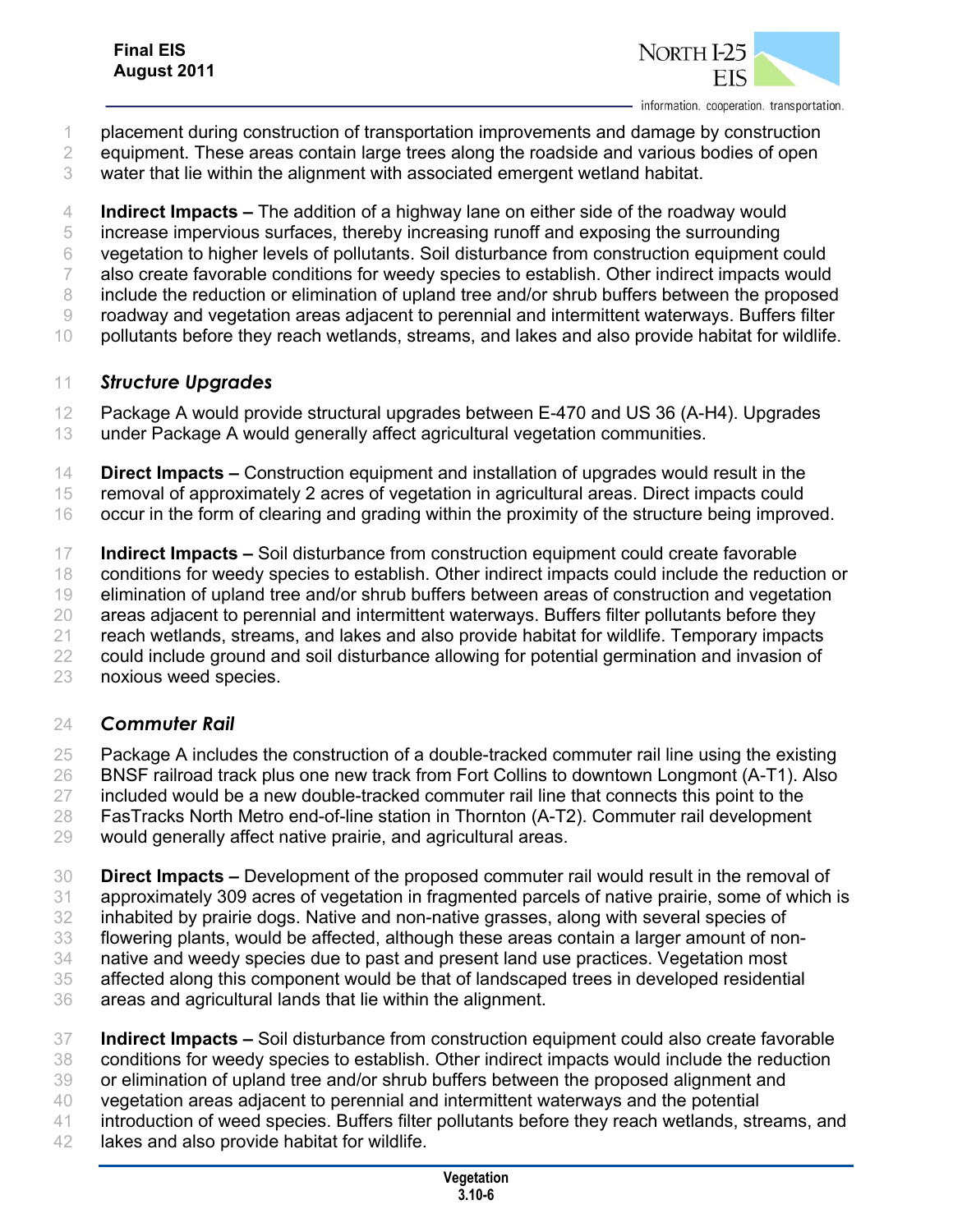

- Indirect impacts resulting from project induced growth, transit oriented development, and
- carpool lots are discussed within **Section 3.1** *Land Use.*

#### *Commuter Bus*

- Package A includes the addition of commuter bus service between Greeley, Denver, and
- Denver International Airport (DIA) (A-T3 & A-T4), which would generally affect agricultural
- vegetation communities
- **Direct Impacts –** Development of the proposed commuter bus and associated facilities would
- result in the removal of approximately 16 acres of vegetation in agricultural lands that lie within the alignment.
- **Indirect Impacts –** Soil disturbance from construction equipment could create favorable
- conditions for weedy species to establish. Other indirect impacts would include the reduction
- or elimination of upland tree and/or shrub buffers between the proposed alignment and
- vegetation areas adjacent to perennial and intermittent waterways and the potential
- introduction of weed species. Buffers filter pollutants before they reach wetlands, streams, and
- lakes and also provide habitat for wildlife.

## **3.10.2.3 PACKAGE B**

- Package B includes safety improvements, construction of tolled express lanes on I-25, and the
- implementation of bus rapid transit service. This alternative is described in detail in **Chapter 2** *Alternatives*.
- 

#### *Safety Improvements*

- Under Package B, improvements would occur between SH 1 and SH 14 (B-H1). Safety
- improvements for Package B would generally affect agricultural and urban landscape
- vegetation communities.
- **Direct Impacts –** Implementation of safety improvements between SH 1 and SH 14 (B-H1)
- would result in the removal of approximately 75 acres of vegetation in areas of irrigated and
- dryland pasture.
- **Indirect Impacts –** Soil disturbance from construction equipment could create favorable conditions
- for weedy species to establish. Other indirect impacts would include the reduction or elimination of upland tree and/or shrub buffers between areas of construction and vegetation areas adjacent to
- perennial and intermittent waterways. Buffers filter pollutants before they reach wetlands, streams,
- and lakes and also provide habitat for wildlife. Temporary impacts could include ground and soil
- disturbance allowing for potential germination and invasion of noxious weed species.

### *Tolled Express Lanes*

- Under Package B, a northbound and southbound tolled express lane would be constructed
- from SH 14 to SH 60 (B-H2), SH 60 to E-470 (B-H3), and E-470 to US 36 (B-H4); the
- exception being the section between Harmony Road and SH 60, which would include two
- tolled express lanes in each direction. Construction of tolled express lanes would generally
- affect riparian woodlands, emergent and scrub/shrub wetlands, and agricultural areas.
- Wetland impacts are further discussed in **Section 3.8** *Wetlands*.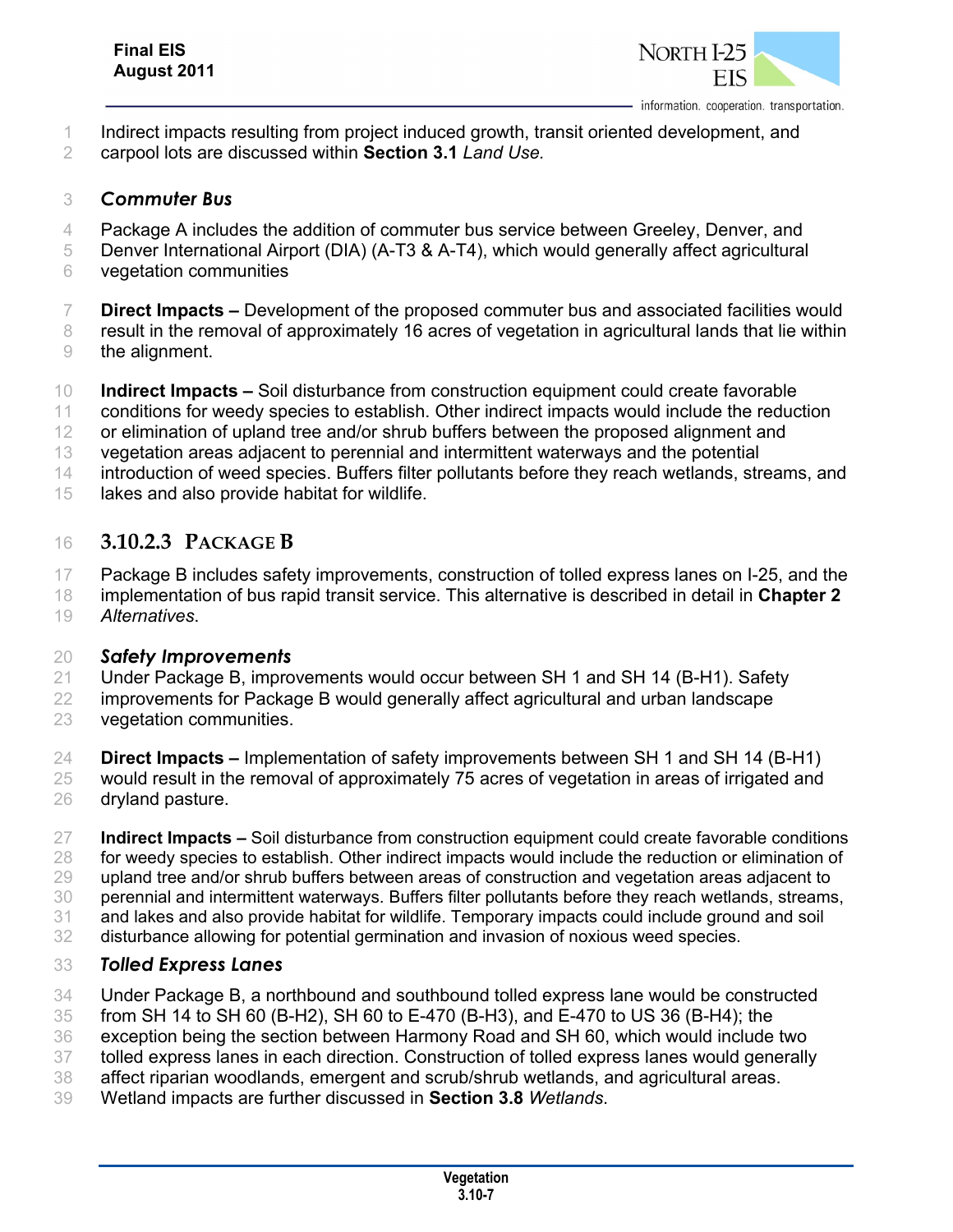

- **Direct Impacts –** Anticipated direct impacts to this area include removal of approximately
- 729 acres of riparian woodland, agricultural, and various wetland vegetation communities.
- Impacts would be expected as a result of fill placement caused by construction of
- transportation improvements and damage by construction equipment. These areas contain
- some trees along the roadside and various bodies of open water that lie within the alignment
- with associated emergent wetland habitat.

**Indirect Impacts –** The addition of a highway lane on either side of the roadway would

increase impervious surfaces, thereby increasing runoff and exposing the surrounding

vegetation to higher levels of pollutants. Soil disturbance from construction equipment could

- also create favorable conditions for weedy species to establish. Other indirect impacts would include the reduction or elimination of upland tree and/or shrub buffers between the proposed
- roadway and vegetation areas adjacent to perennial and intermittent waterways. Buffers filter
- 13 pollutants before they reach wetlands, streams, and lakes and also provide habitat for wildlife.

#### *Bus Rapid Transit*

- Package B includes the addition of bus rapid transit and associated facilities from Fort Collins
- and Greeley to Denver and to DIA (B-T1 & B-T2). Bus rapid transit would generally affect
- agricultural vegetation communities.
- **Direct Impacts –** Development of the proposed bus rapid transit and associated facilities
- would result in the removal of approximately 15 acres of vegetation in agricultural lands that lie within the alignment.
- **Indirect Impacts –** Soil disturbance from construction equipment could create favorable
- conditions for weedy species to establish. Other indirect impacts would include the reduction
- or elimination of upland tree and/or shrub buffers between the proposed alignment and
- vegetation areas adjacent to perennial and intermittent waterways and the potential
- introduction of weed species. Buffers filter pollutants before they reach wetlands, streams, and
- lakes and also provide habitat for wildlife.

## **3.10.2.4 PREFERRED ALTERNATIVE**

- The Preferred Alternative includes construction of additional general purpose lanes on I-25,
- the implementation of commuter rail, I-25 express bus improvements and a commuter bus
- service. This alternative is described in detail in **Chapter 2** *Alternatives***.**

### *I-25 Highway Improvements*

- The Preferred Alternative includes buffer-separated tolled express lanes in each direction of
- I-25. One general purpose lane would be added in each direction of I-25 from SH 14 to SH 66, and 16 existing interchanges would be upgraded.
- **Direct Impacts** Direct impacts from the development of general purpose and tolled express lanes would include the removal of approximately 600 acres of riparian, woodland, agricultural,
- and various wetland vegetation communities. Wetland impacts are further discussed in
- **Section 3.8** *Wetlands*. Impacts would be expected from fill placement during construction of
- transportation improvements and damage by construction equipment. These areas contain
- large trees along the roadside and various bodies of open water that lie within the alignment
- with associated emergent wetland habitat.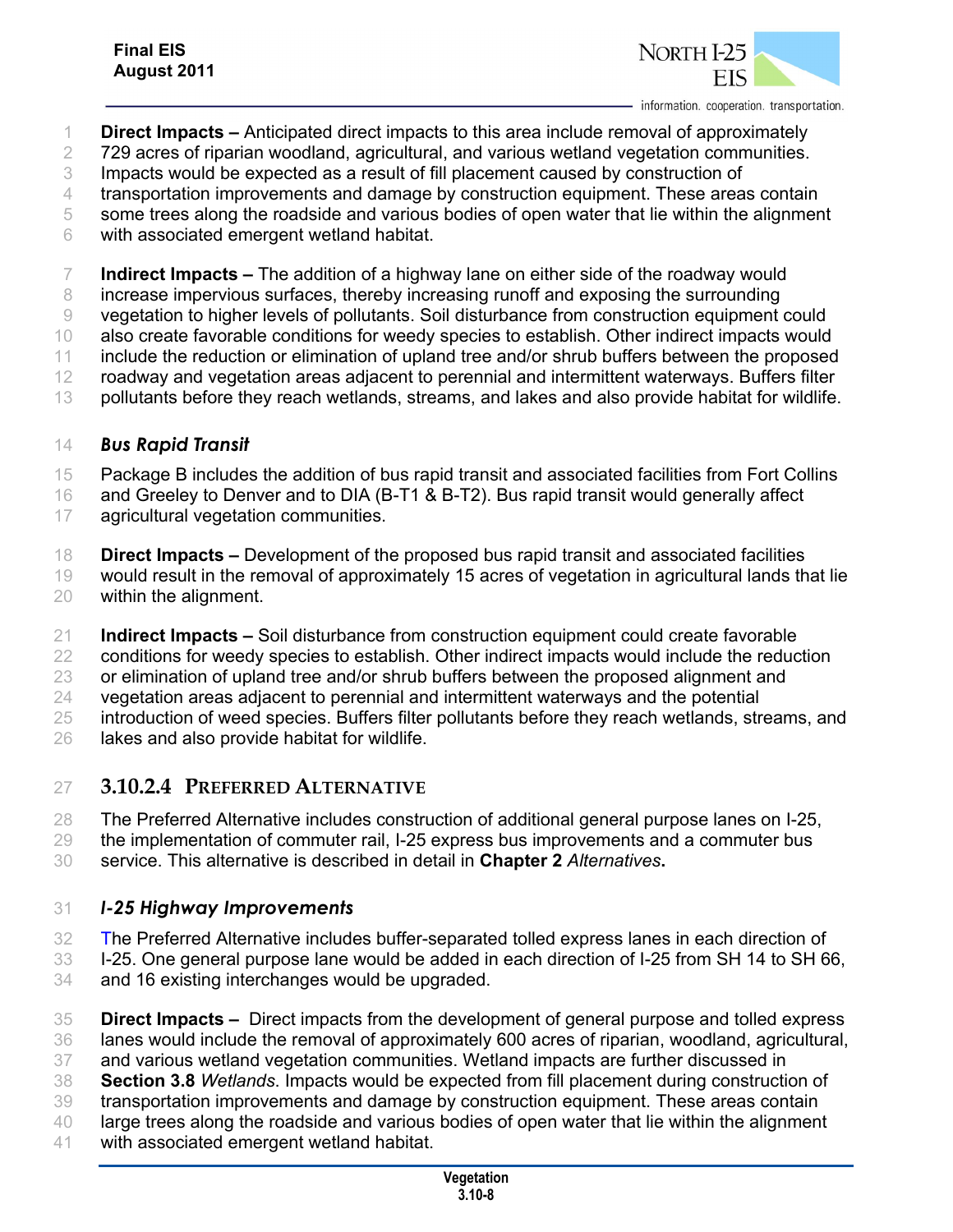

**Indirect Impacts –** The addition of a highway lane on either side of the roadway would

increase impervious surfaces, thereby increasing runoff and exposing the surrounding

vegetation to higher levels of pollutants. Soil disturbance from construction equipment could

also create favorable conditions for weedy species to establish. Other indirect impacts would

include the reduction or elimination of upland tree and/or shrub buffers between the proposed

roadway and vegetation areas adjacent to perennial and intermittent waterways. Buffers filter

pollutants before they reach wetlands, streams, and lakes and also provide habitat for wildlife.

#### *Commuter Rail Improvements*

The Preferred Alternative includes commuter rail transit service from Fort Collins to the

anticipated FasTracks North Metro end-of-line in Thornton. The rail line would be largely

 single-track with passing tracks at four locations and would include a maintenance road along part of the rail.

 **Direct Impacts –** Commuter rail development would generally affect native prairie, agricultural 14 and urban landscape vegetation. Development of the proposed commuter rail would result in

the removal of approximately 168 acres of vegetation in fragmented parcels of native prairie,

some of which is inhabited by prairie dogs. Native and non-native grasses, along with several

species of flowering plants, would be affected, although these areas contain a larger amount of

non-native and weedy species due to past and present land use practices. Vegetation most

affected along this component would be that of landscaped trees in developed residential

areas and agricultural lands that lie within the alignment.

 **Indirect Impacts –** The additional commuter rail stations, a maintenance road, and commuter rail maintenance facility would increase impervious surfaces, thereby increasing runoff and exposing the surrounding vegetation to higher levels of pollutants. Soil disturbance from construction equipment could also create favorable conditions for weedy species to establish. Other indirect impacts would include the reduction or elimination of upland tree and/or shrub buffers between the proposed alignment and vegetation areas adjacent to perennial and intermittent waterways and the potential introduction of weed species. Buffers filter pollutants

before they reach wetlands, streams, and lakes and also provide habitat for wildlife.

### *I-25 Express Bus Improvements*

 The Preferred Alternative includes express bus service from the northern communities of Fort Collins and Greeley to downtown Denver and to DIA. The bus routes would use the proposed tolled express lanes along I-25. The impacts from the construction of tolled express lanes that would be used for the express bus service are discussed above under I-25 highway improvements.

 The construction of the express bus stations would result in approximately 41 acres of impact to agricultural vegetation communities.

### *Commuter Bus Improvements*

 The Preferred Alternative includes commuter bus service along US 85 connecting Greeley to downtown Denver. In general, the proposed bus routes would run along existing roadways and thus would not result in direct or indirect impacts on existing vegetation communities. The

construction of the commuter bus stations would result in approximately 9 acres of impact to

agricultural vegetation communities.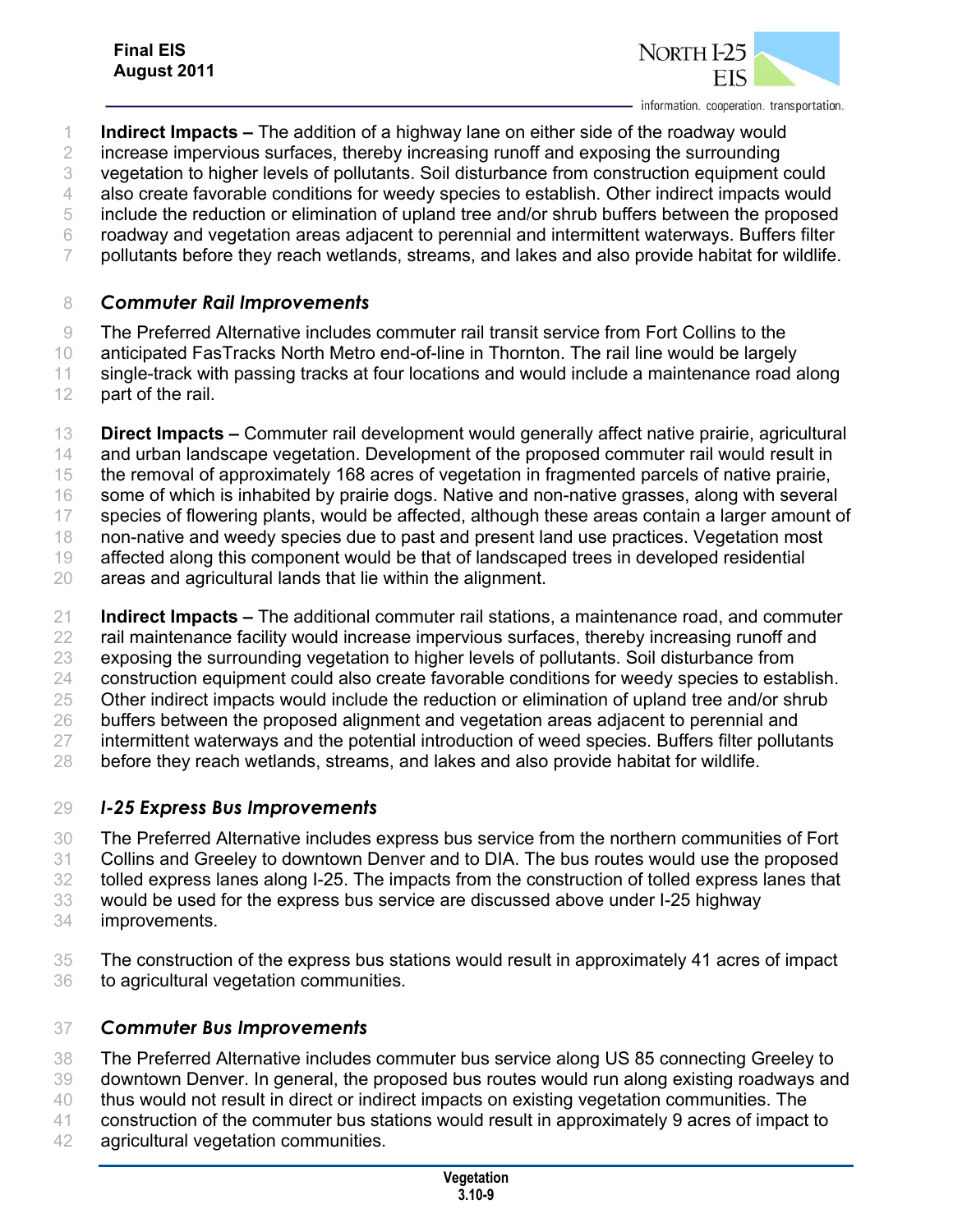

#### 1 **3.10.2.5 SUMMARY OF DIRECT IMPACTS**

2 **Table 3.10-3** summarizes direct impacts associated with the No-Action and build alternatives.

#### 3 **Table 3.10-3 Summary of Direct Impacts**

| <b>Alternative</b>           | <b>Vegetation Direct Impacts</b> |
|------------------------------|----------------------------------|
| No-Action Alternative        | $0.0$ acre                       |
| Package A                    | 927 acres                        |
| Package B                    | 819 acres                        |
| <b>Preferred Alternative</b> | 818 acres                        |

### 4 **3.10.2.6 IMPACTS FROM INDUCED GROWTH**

5 Impacts to environmental resources as a result of induced growth caused by the construction of

6 either build package including transit oriented development, and carpool lots are discussed

7 within **Section 3.1** *Land Use*.

## <sup>8</sup> **3.10.3 Mitigation Measures**

 CDOT revegetation best management practices (BMP) and guidelines will be followed to ensure adequate revegetation of the project area. All disturbed areas will be seeded in phases throughout construction. Although specific BMPs to be used will not be determined until final design, mitigation measures will include:

- 13 Minimize the amount of disturbance and limit the amount of time that disturbed locations 14 are allowed to be non-vegetated. The project will follow CDOT standard specifications for 15 the amount of time that disturbed areas are allowed to be non-vegetated.
- 16 Avoid existing trees, shrubs, and vegetation to the maximum extent possible, especially 17 wetlands and riparian plant communities. The project team will coordinate with the CDOT 18 landscape architect before construction to determine the types of vegetation that will be 19 protected during construction.
- $20 \rightarrow$  Salvage weed-free topsoil for use in seeding.
- 21 **IMPLEM** Implement temporary and permanent erosion control measures to limit erosion and soil 22 loss. Erosion control blankets will be used on steep, newly seeded slopes to control 23 erosion and to promote the establishment of vegetation. Slopes will be roughened at all 24 times.
- $25 \rightarrow$  Revegetate all disturbed areas with native grass and forb species. Seed, mulch, and mulch 26 tackifier will be applied in phases throughout construction.

27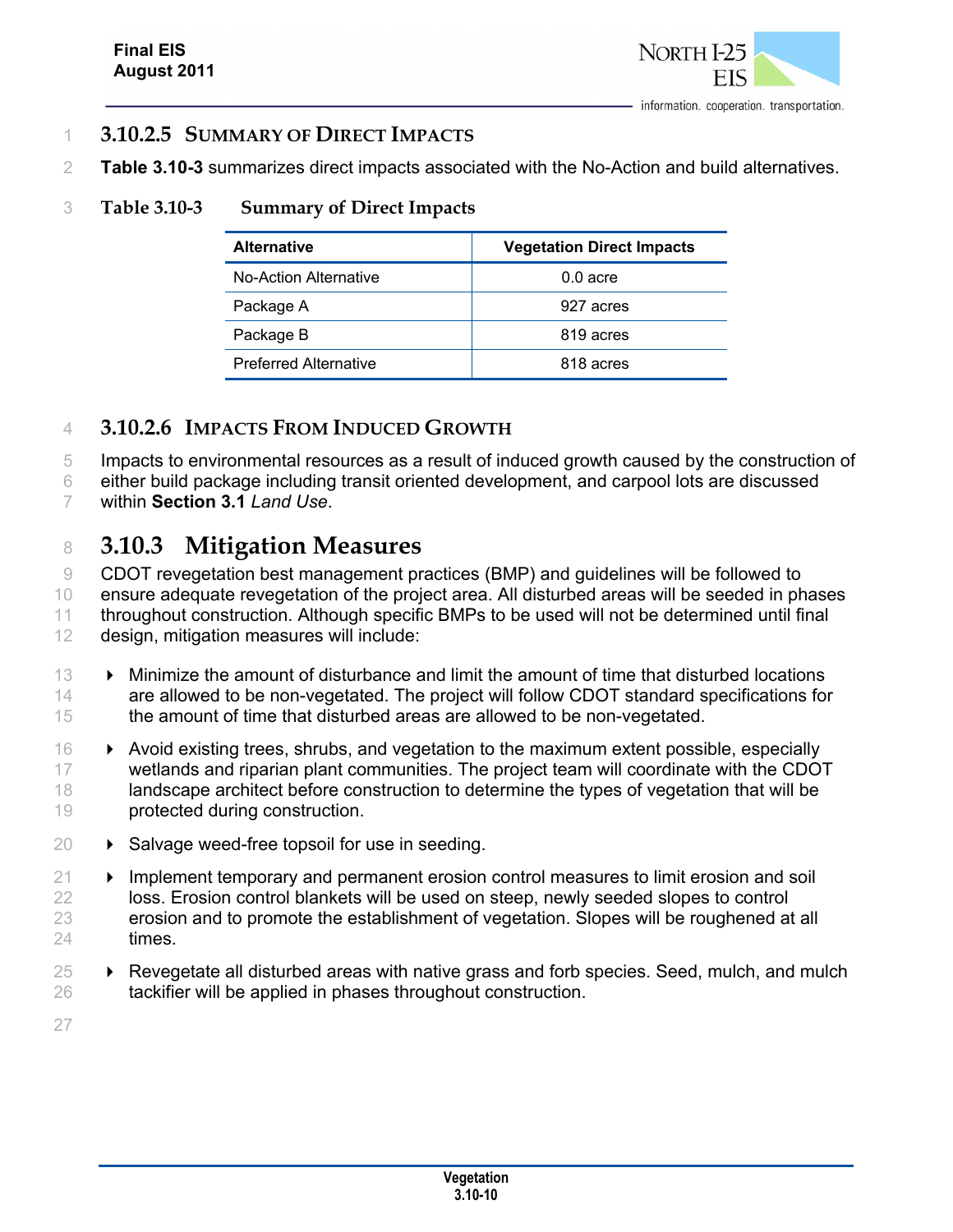

- 1 Develop an acceptable revegetation plan with the CDOT landscape architect and with 2 county personnel in Adams, Boulder, Broomfield, Denver, Larimer, and Weld counties. The 3 revegetation plan must also be acceptable to municipalities, such as Fort Collins and 4 Longmont, within their jurisdictional areas.
- $\overline{5}$   $\rightarrow$  Senate Bill 40 (33-5-101-107, CRS 1973 as amended) requires any agency of the state to 6 obtain wildlife certification from the CDOW when the agency plans construction in "...any 7 stream or its bank tributaries…". In these areas, trees and shrubs are recommended to be 8 replaced on a 1:1 basis (trees) and square-foot basis (shrubs).
- 9 **Fig. 7** The proposed project area falls within the Shortgrass Prairie Initiative, an agreement 10 between CDOT, CDOW, FHWA, and USFWS. The initiative included a BA and mitigation 11 measures for FHWA funding of CDOT's routine maintenance and upgrade of existing 12 transportation corridors in eastern Colorado for a 20-year period beginning in 2003. The 13 BA includes all of I-25 within Colorado. A BO was issued by the USFWS, which covers the 14 bald eagle and 29 species of concern (USFWS, 2003). Further information regarding 15 impacts to shortgrass prairie species and species-specific habitat mitigation measures is 16 included in **Section 3.13** *Threatened, Endangered, and State Sensitive Species*.